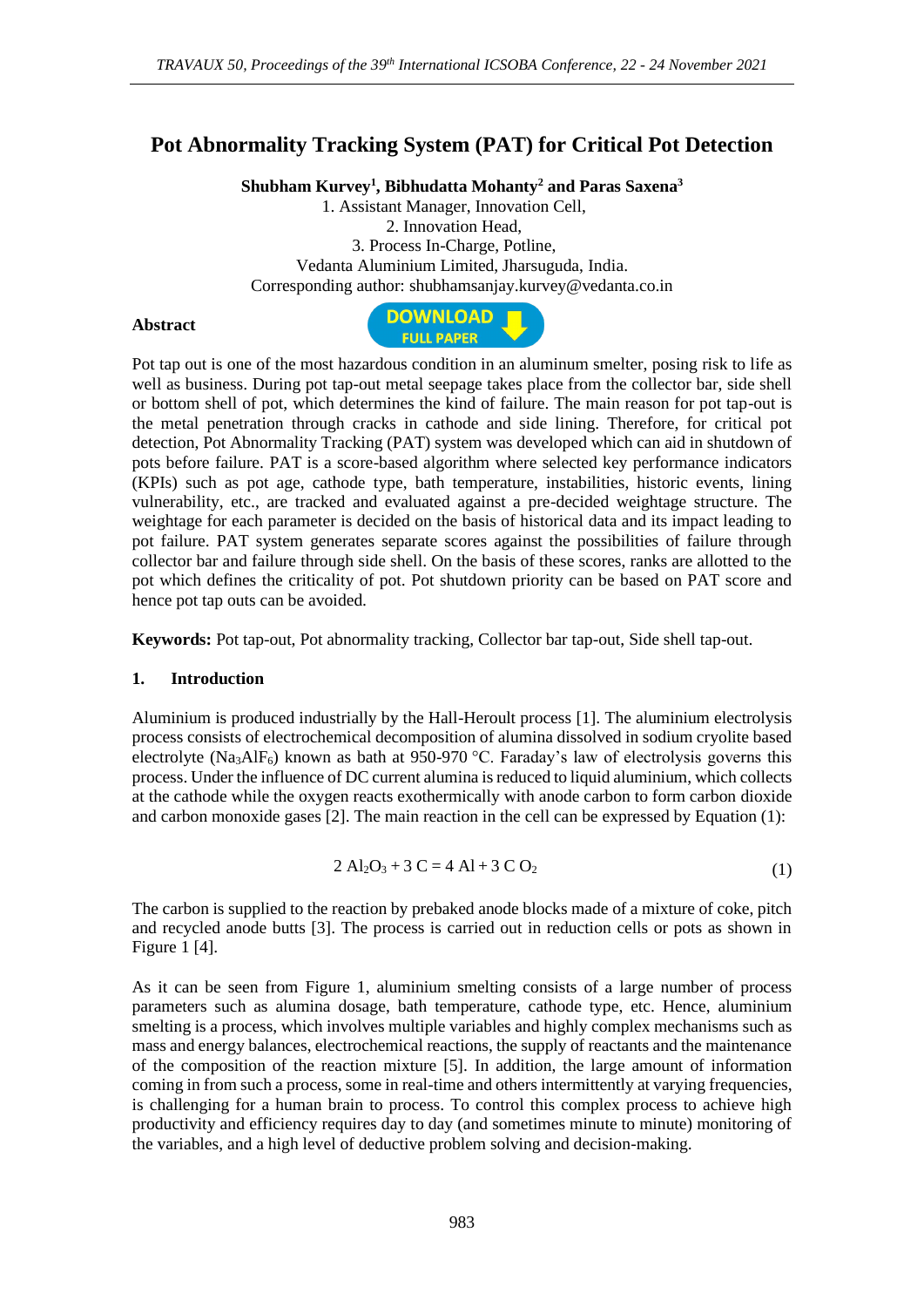As most of the process parameters cannot be monitored online continuously throughout the day such as sudden surge in iron percentage in the metal which may lead to pot failure through the collector bar, a system is required which could predict the criticality of pot based on the critical process parameters analysis. Therefore, a system has been made which is known as pot abnormality tracking (PAT) system. PAT is a score-based system where selected key performance indicators (KPIs) are tracked and evaluated against a pre-decided weightage structure. Separate scores are generated against possibilities of failure through a collector bar and failure through side shell. The highest of the two is considered as PAT score. The pot with the highest PAT score is considered as the most critical pot. The weightage to each parameter is decided based on root cause analysis of pot failure and based on pot autopsies report. For the efficient functioning of the system certain algorithms have been applied on KPIs considered, which enables to predict the correct PAT score.



**Figure 1. Front view of Prebaked Electrolytic Cell [4].**

## **2. PAT Parameters and Model**

Several critical process parameters are considered for developing the PAT System. Selection of correct parameters remains crucial for developing any kind of model; for PAT some known basic process parameters were taken into consideration. Apart from which autopsies of failed pots and shutdown reports of schedule-stopped pots were studied. Root cause analysis (RCA) study was done over all these stopped pots and a set of parameters were finalized along with their contribution (weightage) leading to pot failure.

The major parameters, which play a role in pot tap out are cathode age, iron and silicon increment in metal as an indicator of metal penetration, bath temperature deviation, side ledge melting due to high superheat, anode effect frequency, and critical measurements such as collector bar temperature and side shell temperature. Apart from these parameters information like iron increase due to anodic issue have also been considered to factor-in false metal penetration signals from Fe increase.

As any pot can fail either through sidewall or collector bar, all these parameters were divided into two sets of collector bat temperature (CBT) and hell sidewall temperature (SST). The following is discussion over factors considered in both CBT/SST parameter sets and rationale behind their inclusion.